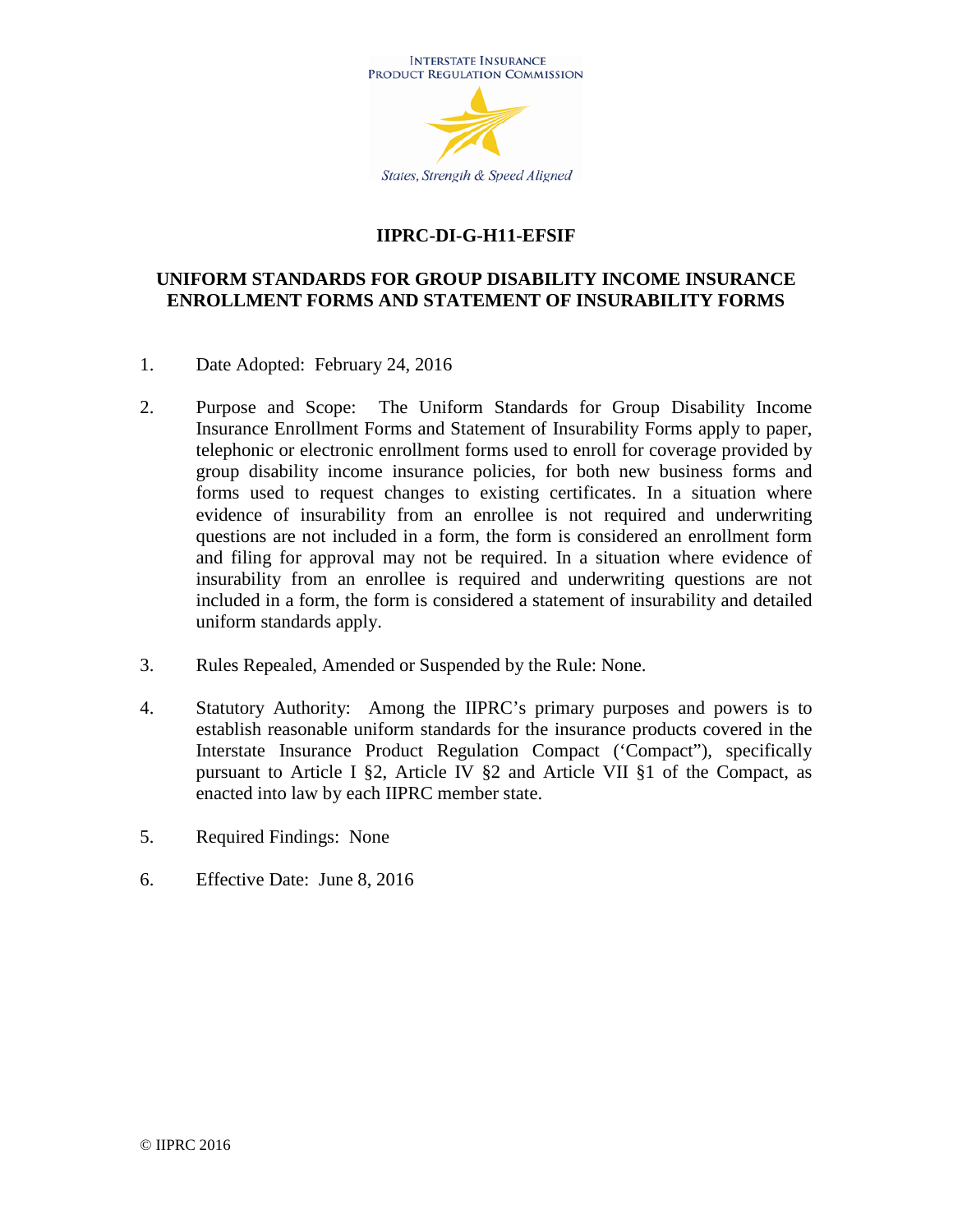# **Uniform Standards for Group Disability Income Insurance Enrollment Forms and Statement of Insurability Forms**

|  | <b>Table of Contents</b> |
|--|--------------------------|
|--|--------------------------|

|              | <b>Provision/Section</b>                                                            |                  |
|--------------|-------------------------------------------------------------------------------------|------------------|
| <u>§1.</u>   | <b>Enrollment Form Standards</b>                                                    | 1                |
| <u>§2.</u>   | <b>Statement of Insurability Form Standards</b>                                     | $\boldsymbol{2}$ |
| <b>SCOPE</b> |                                                                                     | $\overline{2}$   |
| <u>§3.</u>   | <b>Additional Submission Requirements</b>                                           | 3                |
|              | A. General                                                                          | 3                |
|              | B. Variability of Information                                                       | $\overline{4}$   |
|              | C. Readability Requirements                                                         | 5                |
| <u>§4.</u>   | <b>General Form Requirements</b>                                                    | 5                |
|              | A. Cover Page or First Page                                                         | 5                |
|              | <b>B.</b> Fairness                                                                  | 6                |
| §5.          | <b>Statement of Insurability Sections</b>                                           | 6                |
|              | A. Section to be Completed by the Policyholder or Plan Recordkeeper                 | 6                |
|              | B. Section to be Completed by the Policyholder, Plan Recordkeeper                   | 7                |
|              | or Proposed Insured Applying for Coverage Subject to a Statement<br>of Insurability |                  |
|              | C. Section to be Completed by Each Proposed Insured Applying for                    | 7                |
|              | Coverage Subject to a Statement of Insurability                                     |                  |
|              | D. Medical Exam                                                                     | 13               |
|              | E. Declaration Section                                                              | 13               |
|              | F. Fraud Notice/Warning                                                             | 14               |
|              | G. Signature Requirements                                                           | 14               |
|              | <b>Appendix A</b>                                                                   | 15               |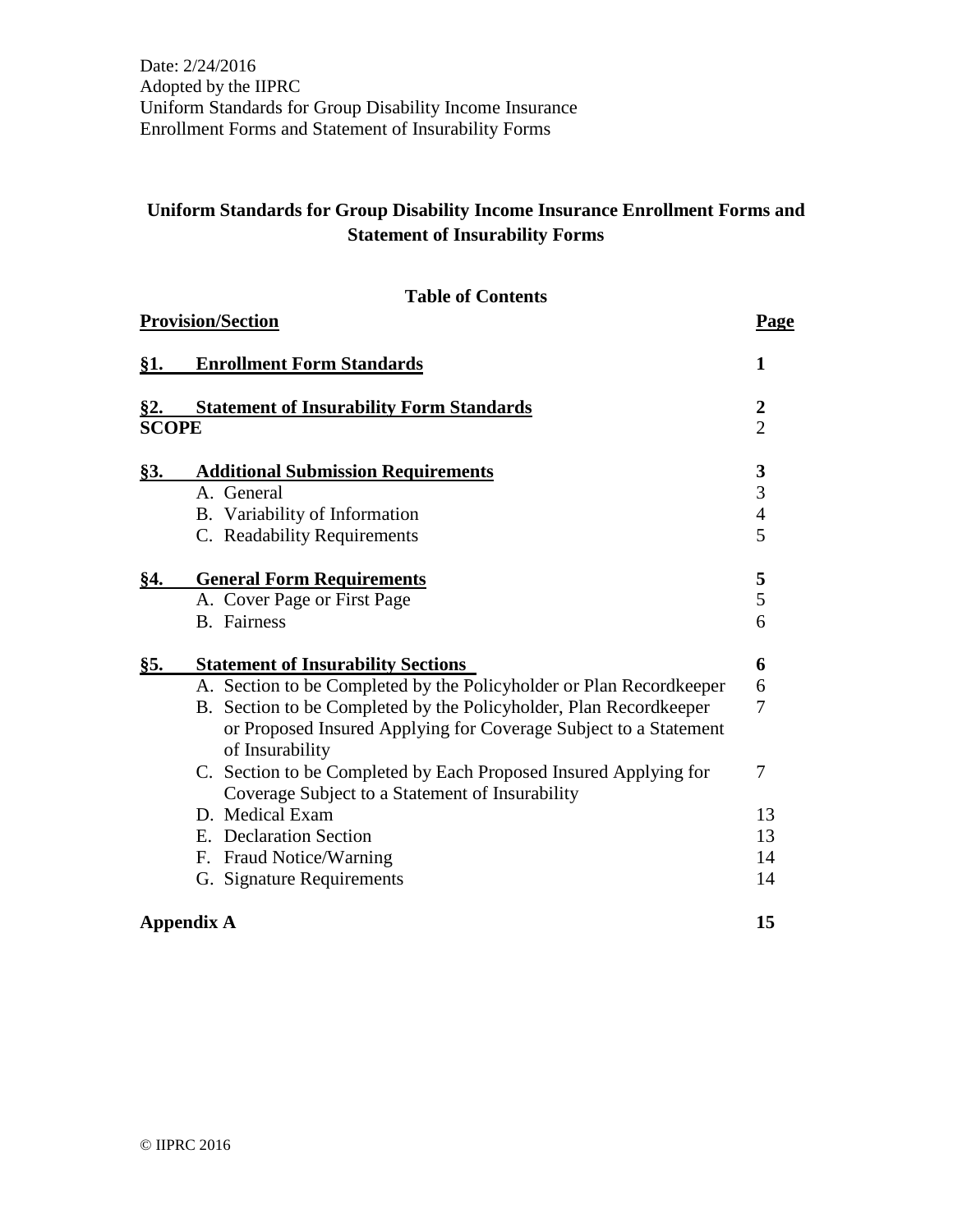## **UNIFORM STANDARDS FOR GROUP DISABILITY INCOME INSURANCE ENROLLMENT FORMS AND STATEMENT OF INSURABILITY FORMS**

## **§ 1 ENROLLMENT FORM STANDARDS**

*Scope:* The enrollment form standards apply to paper, telephonic or electronic enrollment forms used to enroll for coverage provided by group disability income insurance policies in situations where evidence of insurability is not required from an enrollee and underwriting questions are not included in these forms. These standards also apply to new business enrollment forms as well as enrollment forms used to request changes to existing certificates.

The Interstate Insurance Product Regulation Commission will not require the filing of enrollment forms that are for the sole purposes of requesting census data for the administration of the Policyholder's plan, authorizing payroll deduction or both. If an insurance company intends to use an enrollment form that is not required to be filed with a group disability income insurance form approved by the Interstate Insurance Product Regulation Commission, such enrollment form shall not contain any statements or requirements that conflict with the group disability income insurance uniform standards of the Interstate Insurance Product Regulation Commission.

These standards do not apply to enrollment forms that include underwriting questions, and such forms, regardless of their titles, are subject to the Statement of Insurability Standards of the Interstate Insurance Product Regulation Commission.

As used in these standards the following definitions apply:

"Census Data" means the information needed to administer the policyholder's plan and may include: name of employer, name of the *Covered Person* , location of employment, date of hire, title, salary, marital status, gender, date of birth, social security number or other *Covered Person* identification number, address, other contact information, *Covered Person* coverage options, payroll deduction authorization with signature, an actively at work statement, or other statement specific to the *Covered Person's* eligibility, such as a member of the Board of Directors.

"Enrollee" means a *Covered Person* who completes an enrollment form.

"Enrollment Form" means a form used to (1) collect census data to enroll for coverage provided by group disability income insurance policies, (2) authorize payroll deduction or  $(3)$  both.

Terms not defined in these standards that are capitalized and italicized have the meanings specified in the Group Disability Income Insurance Policy and Certificate Uniform Standards for Employer Groups.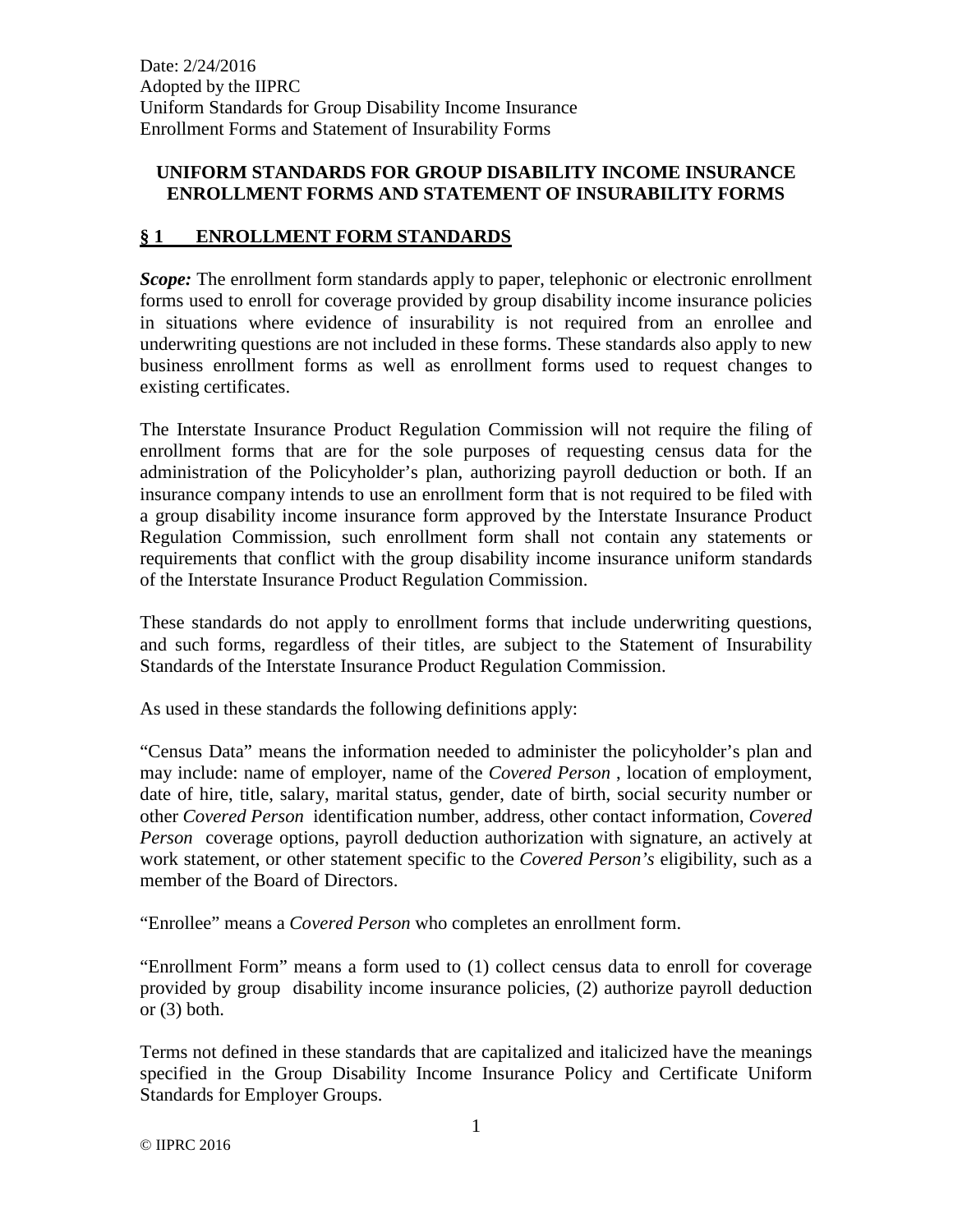Terms not defined in these standards that are capitalized and italicized have the meanings specified in the Group Disability Income Insurance Policy and Certificate Uniform Standards for Employer Groups.

## **§ 2 STATEMENT OF INSURABILITY FORM STANDARDS**

*Scope:* These standards apply to paper, telephonic or electronic statements of insurability used to enroll for coverage provided by group disability income insurance policies in situations where evidence of insurability is required from a proposed insured and underwriting questions are included in these forms. These standards also apply to paper, telephonic or electronic enrollment forms used to enroll for coverage provided by group disability income insurance policies in situations where evidence of insurability is required from a proposed insured and underwriting questions are included in these forms. An enrollment form used in this manner shall be subject to the standards of this section. These standards are also intended to apply to new business statement of insurability forms as well as statements of insurability used to request changes to existing group certificates.

The statement of insurability shall be filed for approval whether or not it is attached to the group certificate at issue.

**Mix and Match:** These standards are not available to be used in combination with State Product Components as described in Section 111(b) of the Operating Procedure for the Filing and Approval of Product Filings, except that these standards are available to be used in combination with state-approved group life insurance policies and annuity contracts, provided that the disability income rider and all the components associated with the disability income rider, e.g. application and rates, are filed and approved in accordance with the applicable uniform standards. These standards are available to be used in combination with IIPRC-approved group insurance forms.

**Self-Certification:** Group disability income statement of insurability forms filed under these standards are not available to be filed using the Rule for the Self-Certification of Product Components Filed with the Interstate Insurance Product Regulation Commission.

As used in these standards the following definitions apply:

"Proposed insured" means an applicant who completes a statement of insurability.

"Enrollment form" means a form used to (1) collect census data to enroll for coverage provided by group disability income insurance policies, (2) authorize payroll deduction or  $(3)$  both.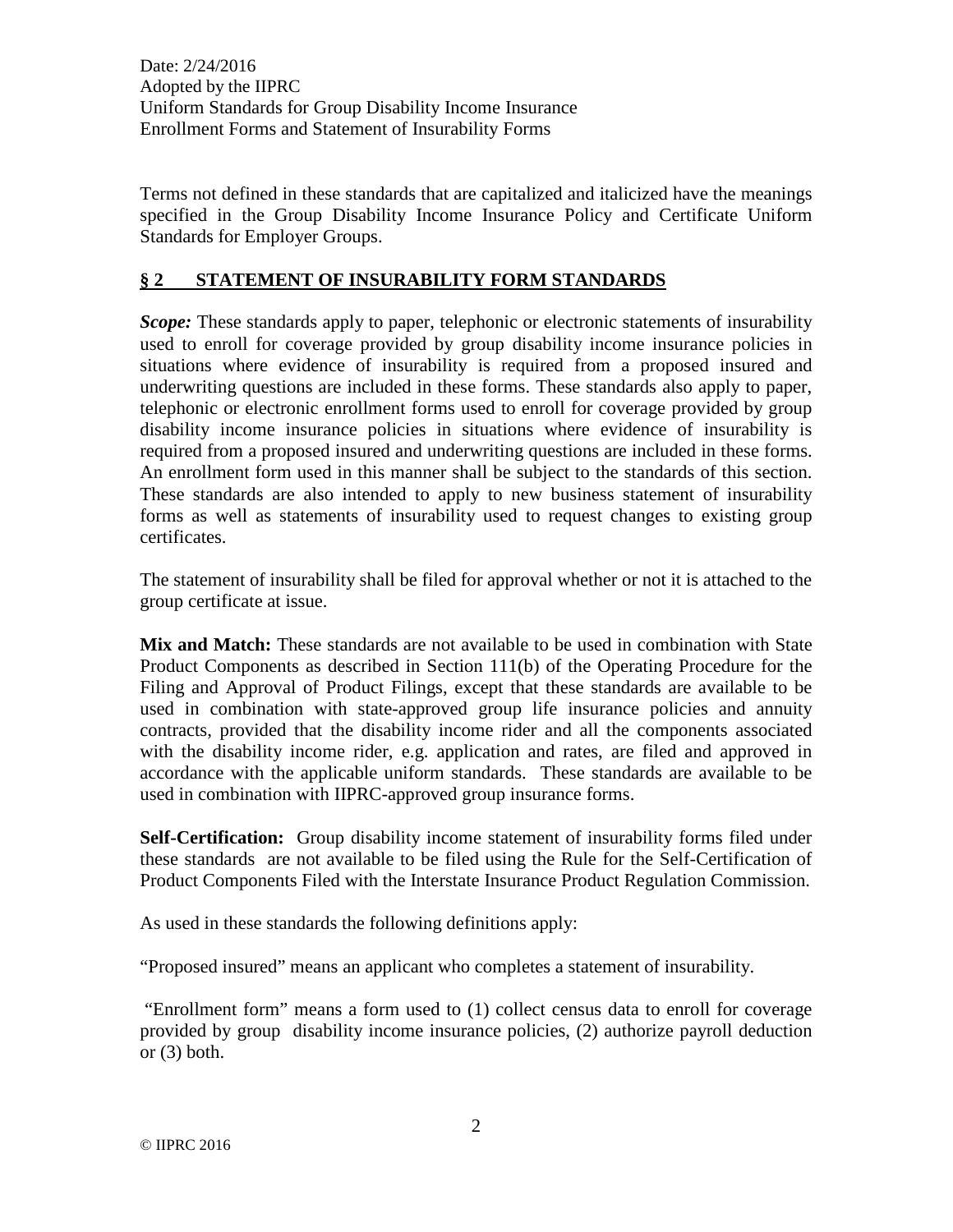"Signed or signature" means any symbol or method executed or adopted by a person with the present intention to authenticate a record, and which is on or transmitted by paper, electronic or telephonic media, and which is consistent with applicable law.

Other terms may be used in the statement of insurability provided the terms are used consistently.

# **§ 3 ADDITIONAL SUBMISSION REQUIREMENTS**

#### **A. GENERAL**

The following additional filing submission requirements shall apply:

- (1) All forms filed for approval shall be included with the filing. Changes to a previously approved form shall be highlighted.
- (2) If certain statement of insurability sections will only be required to be completed for specific purposes, the proposed insured shall be provided instructions that specify which sections of the statement of insurability must be completed for each purpose.
- (3) The filing shall include all the sections and questions that may be required to be completed by a proposed insured, including additional drop downs, scripts, questions, questionnaires or supplements that would be required if the proposed insured answers questions in a certain way, such as a "yes" response.
- (4) If a filing is being submitted on behalf of an insurance company, include a letter or other document authorizing the firm to file on behalf of the insurance company.
- (5) If the statement of insurability contains variable items, include the Statement of Variability. The submission shall also include a certification that any change or modification to a variable item shall be administered in accordance with the requirements in the Variability of Information section, including any requirements for prior approval of a change or modification.
- (6) Include a certification signed by an insurance company officer that the statement of insurability has a minimum Flesch score of 50, if applicable. If sections of a statement of insurability are subject to federal jurisdiction, and accordingly the Appendix A requirements will not apply, the certification shall include a statement to that effect.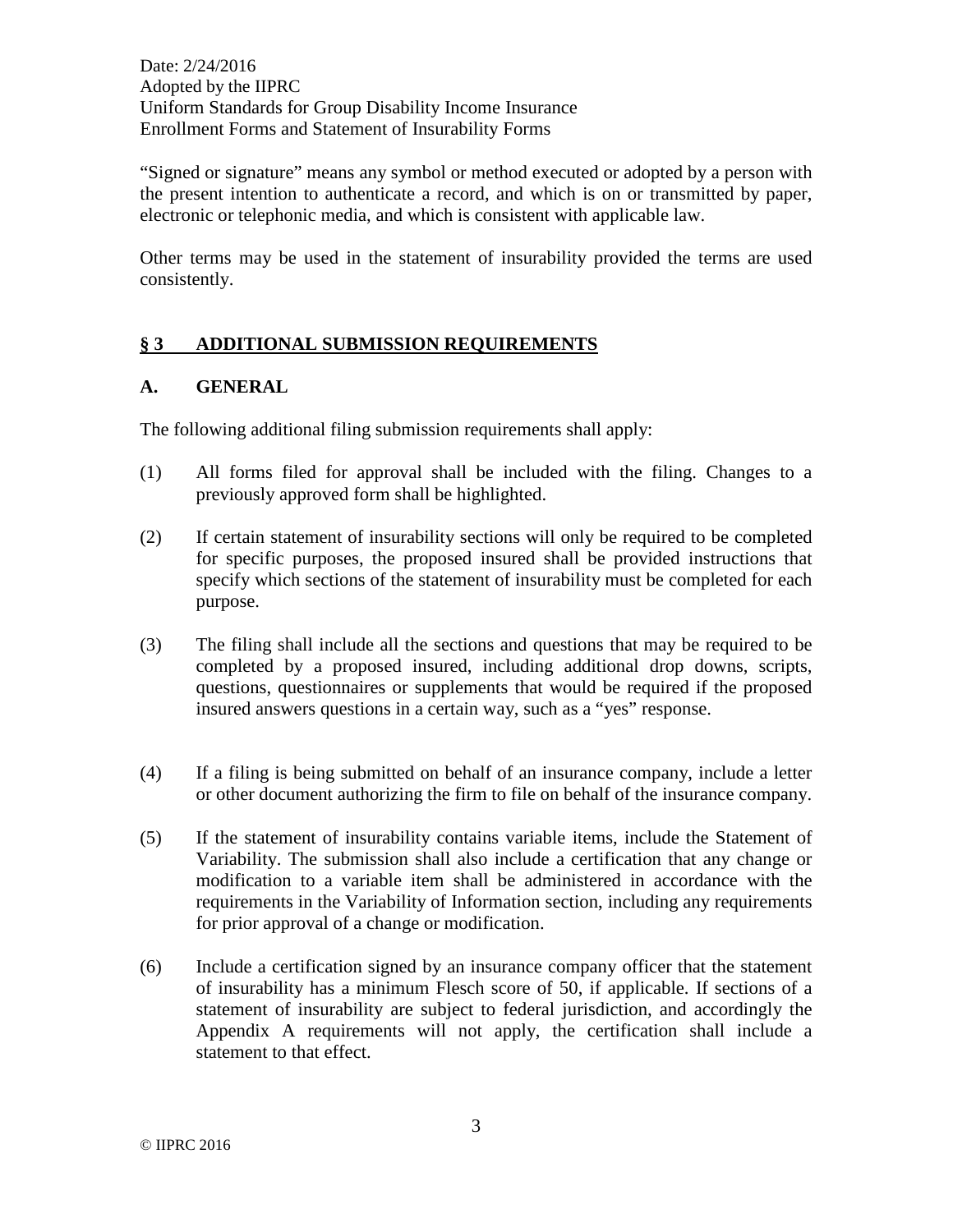- (7) Include a statement of the types of certificates and plans with which the statement of insurability will be used, such as group disability income insurance.
- (8) Include a statement of how the statement of insurability will be used, such as paper, electronic, and/or telephonic. For electronic and telephonic uses, the insurance company shall:
	- (a) Describe the procedures that will be used to verify the authenticity of the transaction; and
	- (b) Include a John Doe sample that shows additional sections and questions that are required to be completed by a proposed insured, including additional drop downs, scripts, questions, questionnaires or supplements, if the proposed insured answers questions in a certain way, such as a "yes" response.

Additionally, for telephonic uses the insurance company shall describe the process by which the proposed insured is given the completed statement of insurability for signature prior to or on the date the group certificate is issued.

(9) Include a description of any innovative or unique features of the statement of insurability.

## **B. VARIABILITY OF INFORMATION**

- (1) The insurance company may identify items that will be considered variable in the statement of insurability, but such variability shall be limited to:
	- (a) The insurance company address and other contact information;
	- (b) Plan benefit information, including coverages available to proposed insureds, plan marketing name or logo;
	- (c) The medical information requested;
	- (d) The layout and formatting of the statement of insurability;
	- (e) The statements the proposed insured is acknowledging, in accordance with the Declarations section of these standards; and
	- (f) Acknowledgement of receipt of disclosures required by state or federal law.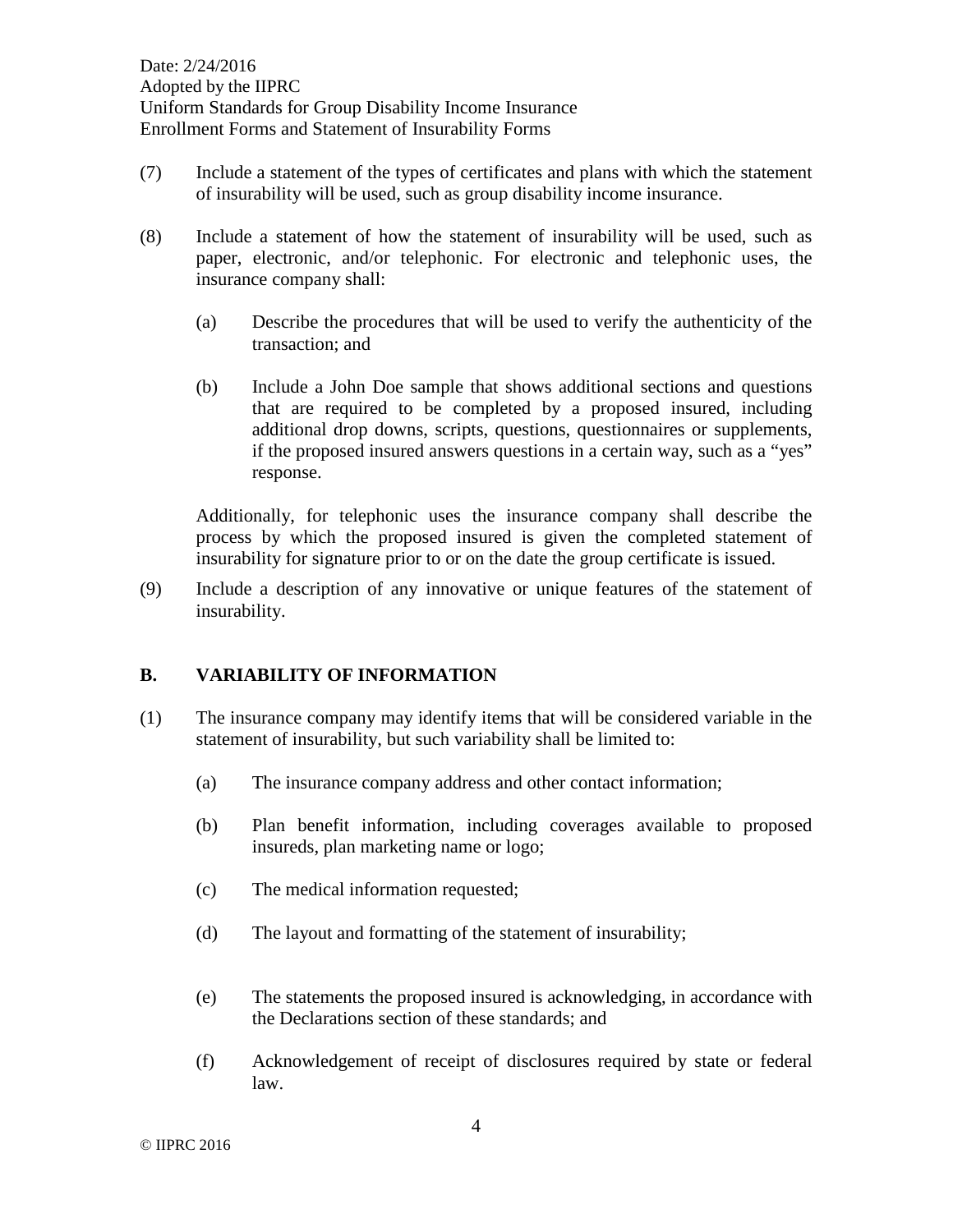The items shall be bracketed or otherwise marked to denote variability. The submission shall include a Statement of Variability that will discuss the conditions under which each variable item may change.

(2) If the insurance company identifies plan benefit information or medical information that may be variable in the statement of insurability, such information shall be consistent with the Statement of Variability that has been or is being filed for use with the respective group certificate.

## **C. READABILITY REQUIREMENTS**

- (1) The statement of insurability text shall achieve a minimum score of 50 on the Flesch reading ease test or an equivalent score on any other approved comparable reading test. See Appendix A for Flesch methodology. This requirement shall not apply to statement of insurability sections that are subject to federal jurisdiction.
- (2) The statement of insurability text shall be presented in not less than ten point type, one point leaded.
- (3) The style, arrangement and overall appearance of the statement of insurability shall give no undue prominence to any portion of the text or section of the statement of insurability.

## **§ 4 GENERAL FORM REQUIREMENTS**

## **A. COVER PAGE OR FIRST PAGE**

- (1) The full corporate name of the insurance company shall appear in prominent print on the cover page or first page of the statement of insurability. "Prominent print" means, for example, all capital letters, contrasting color, underlined or otherwise differentiated from the other type on the statement of insurability.
- (2) A marketing name or logo, or the policyholder's name or plan name, may also be used on the cover page or first page of the statement of insurability provided that such additions do not mislead as to the identity of the insurance company.
- (3) The insurance company's complete mailing address shall appear on the cover page or first page of the statement of insurability.
- (4) A form identification number shall appear at the bottom of the statement of insurability in the lower left hand corner of the statement of insurability. The form number shall be adequate to distinguish the form from all others used by the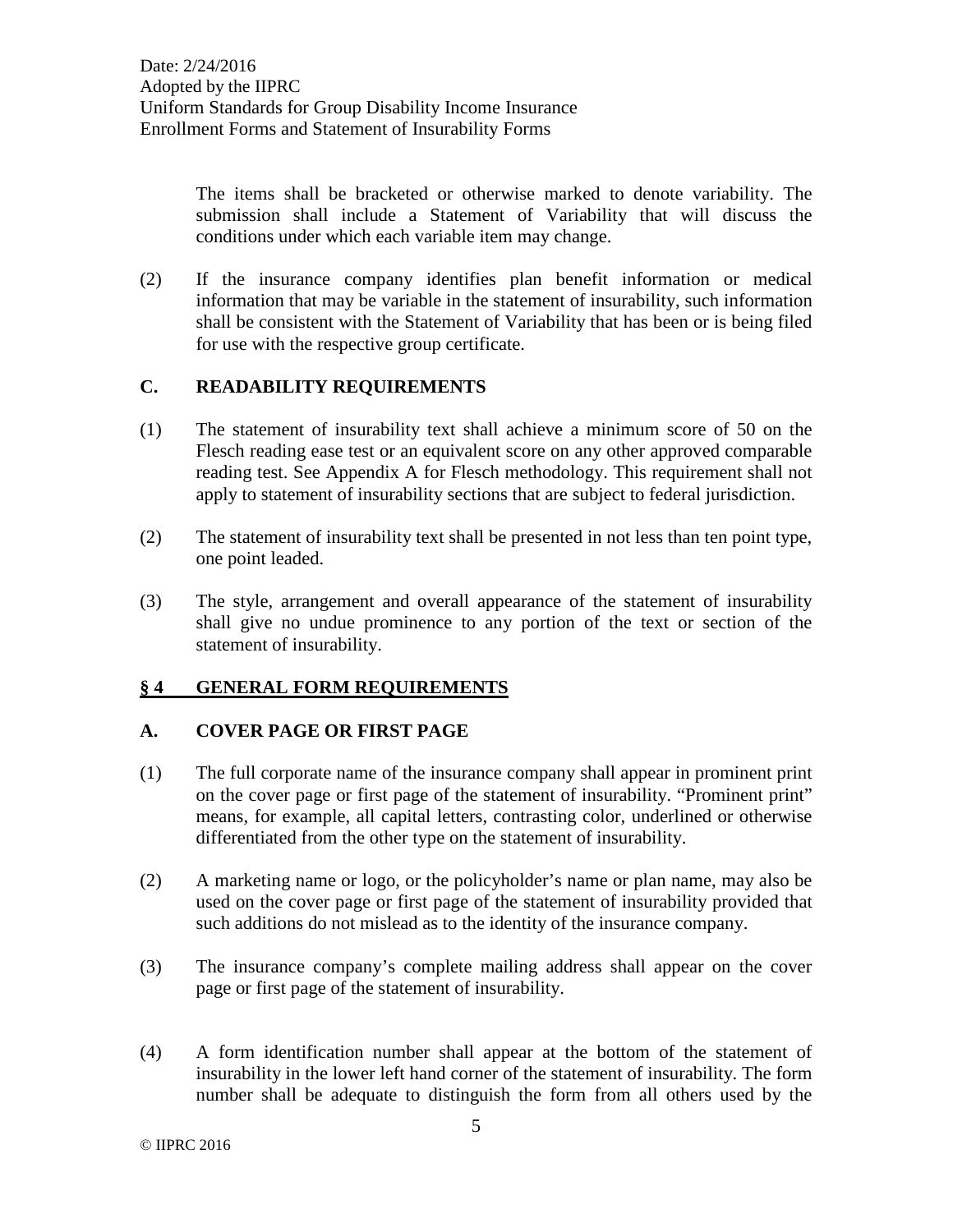insurance company. The form number shall include a prefix of ICCxx (where xx represents the appropriate year the form was submitted for filing) to indicate it has been approved by the Interstate Insurance Product Regulation Commission.

- (5) A brief description shall appear in prominent print on the cover page or the first page of the statement of insurability. The brief description shall identify the insurance applied for, such as group disability income insurance.
- (6) A form used to enroll for coverage provided by group disability income insurance policies where evidence of insurability is required from a proposed insured and underwriting questions are included in the form shall be referred to as a statement of insurability form.

#### **B. FAIRNESS**

- (1) The statement of insurability shall not contain inconsistent, ambiguous, unfair, inequitable or misleading clauses; nor contain provisions that are against public policy as determined by the Interstate Insurance Product Regulation Commission; nor contain exceptions and conditions that unreasonably affect the risk purported to be assumed in the general coverage of the group certificate with which the statement of insurability will be used.
- (2) The statement of insurability questions shall be presented as single direct questions, not as declaratory statements.
- (3) Open ended questions are not permitted.
- (4) The statement of insurability questions shall not require the proposed insured to make a diagnosis of a medical condition. Questions such as "Are you in good health?", "Do you have symptoms of …?", "Do you have any known indication of …?", "Have you ever had …?", "Any history of…", or "Do you think you have …?" are not acceptable.

# **§ 5. STATEMENT OF INSURABILITY SECTIONS**

#### **A. SECTION TO BE COMPLETED BY THE POLICYHOLDER OR PLAN RECORDKEEPER**

(1) The section may request the information that the insurance company determines it needs to identify the policyholder or plan record-keeper, such as full legal name, address, telephone number and tax identification number.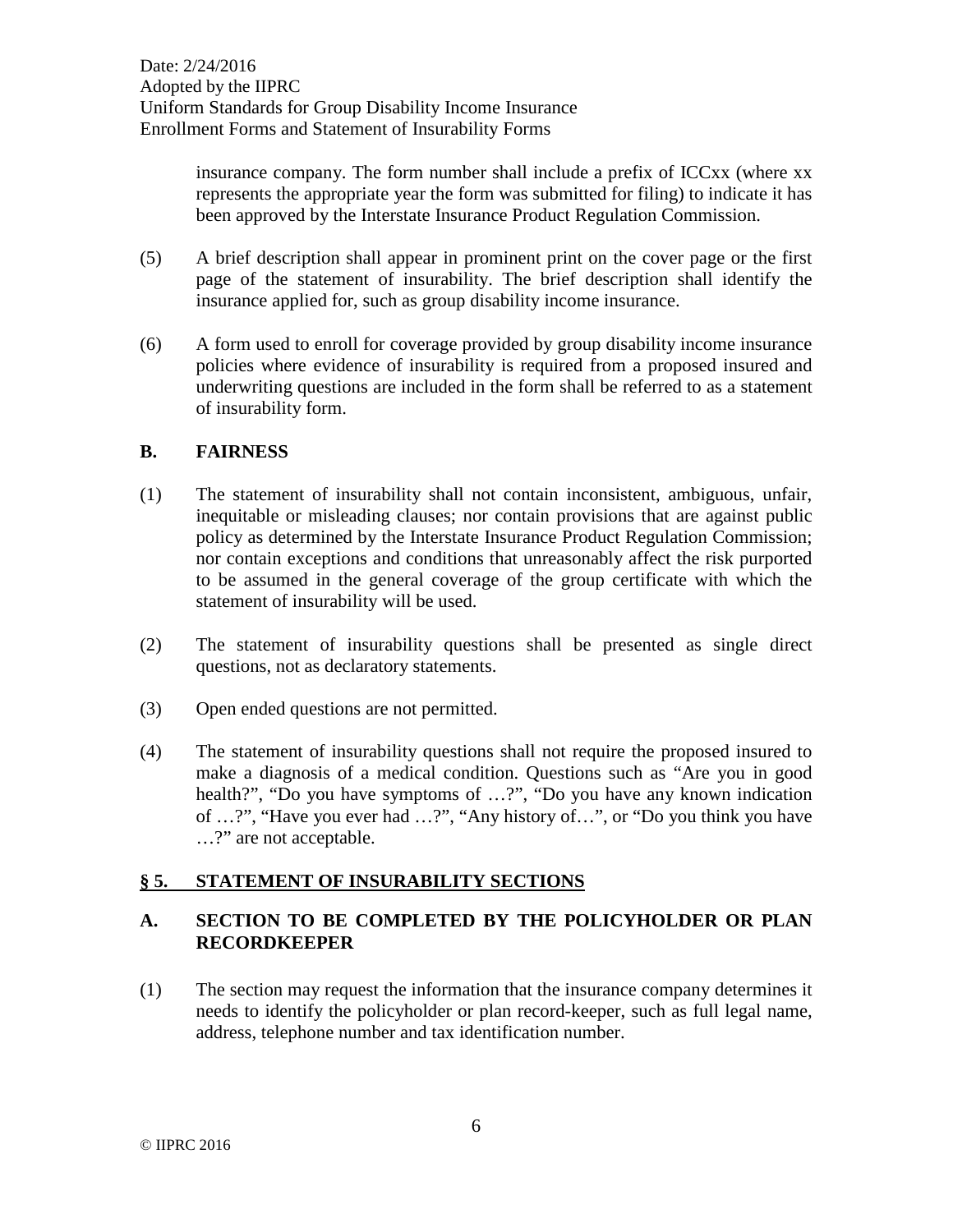## **B. SECTION TO BE COMPLETED BY THE POLICYHOLDER, PLAN RECORDKEEPER OR PROPOSED INSURED APPLYING FOR COVERAGE SUBJECT TO A STATEMENT OF INSURABILITY**

(1) The section shall request the information that the insurance company determines it needs to identify a proposed insured and the coverage subject to the statement of insurability, such as the proposed insured's name, address, telephone number, email address, age, date of birth, place of birth, gender, tax identification or social security number, marital status, the insurance amounts requested, the amounts subject to a statement of insurability, salary, hours worked, sick leave period, class of insureds, work location, and other disability coverage.

## **C. SECTION TO BE COMPLETED BY EACH PROPOSED INSURED APPLYING FOR COVERAGE SUBJECT TO A STATEMENT OF INSURABILITY**

- (1) The section shall request the information that the insurance company determines it needs to underwrite the requested coverage. The statement of insurability may include only the following questions to be answered by a proposed insured:
	- (a) *Tobacco Use*. Questions regarding the proposed insured's tobacco use, such as: smoking cigarettes, pipes or cigars; using snuff, chewing tobacco or a nicotine delivery device such as a patch or gum.
	- (b) *Driving Record.* Whether the proposed insured's driver's license has ever been suspended or revoked, whether the proposed insured has ever plead guilty to or been convicted of driving while impaired, intoxicated or under the influence of any drug; and/or whether during a specified period of time not to exceed the last 5 years the proposed insured has plead guilty to or been convicted of any moving violation or been involved in any accident in which they were found to be at fault. For a "yes" response, details may be requested, such as: a description of the Department of Motor Vehicles' action, plea, conviction or accident; the number of times the various issues had taken place, the date and state of occurrence;
	- (c) *Felony or Misdemeanor.* Whether the proposed insured has in the past 10 years plead guilty to or been convicted of a felony or misdemeanor or do they have such charge currently pending against them. For a "yes" response, details may be requested, such as: the nature of the plea, conviction or charge, the date and state where the plea, conviction or charges occurred, and whether time was served in prison;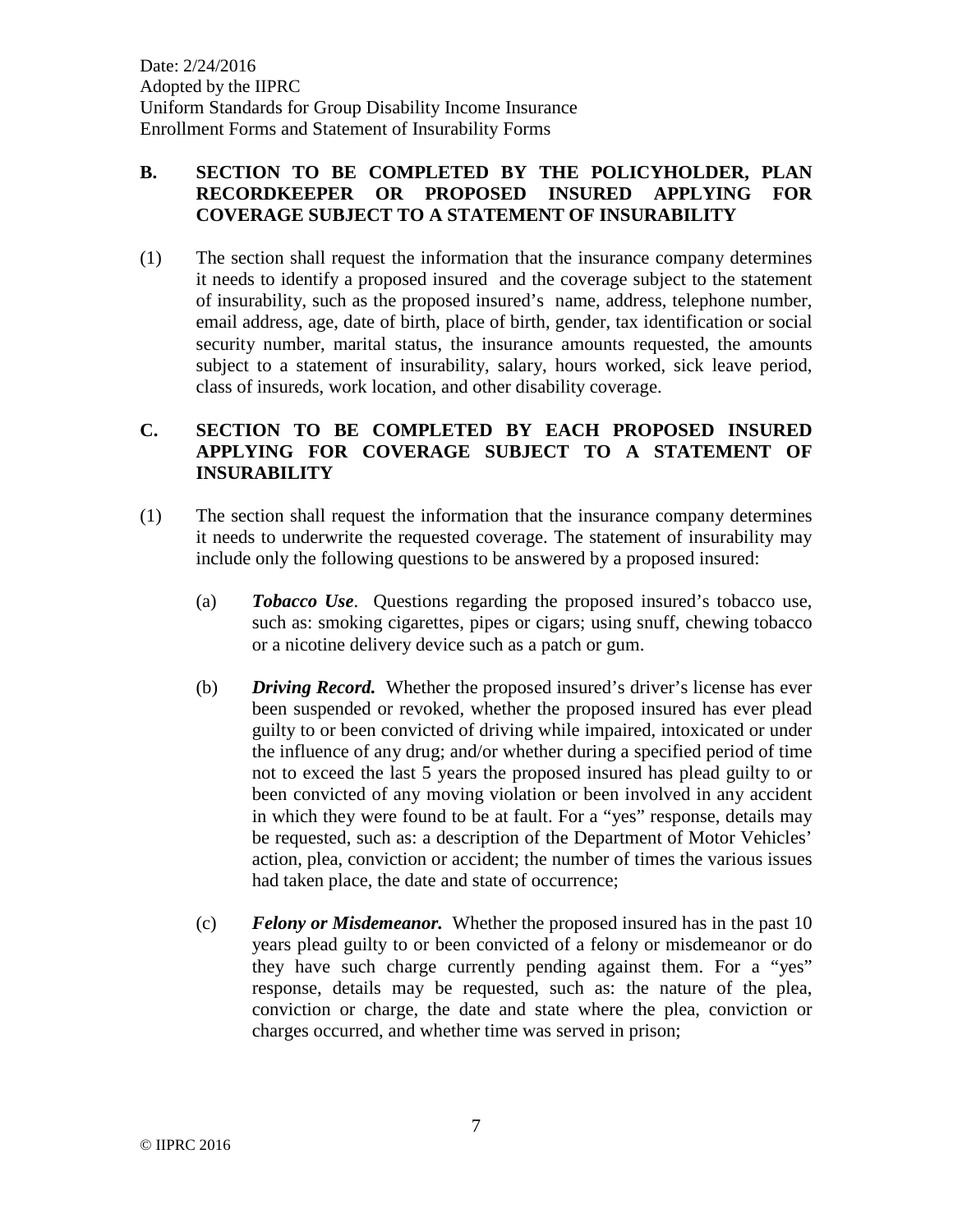- (d) *Aviation Activity.* Whether the proposed insured has ever flown, or intends within the next two years to fly, other than as a fare paying passenger on a scheduled airline. For a "yes" response, details may be requested such as: type of license, type of aircraft, instrument flight rating, number of hours flown, number of hours to be flown within a specified period of time, if flying is for business purposes, flying accidents that proposed insured has been involved with, experimental flying, flying restrictions imposed, flying outside the United States, flying for pay and flying for the military. As an alternative to requesting details in the application, the application may require the completion of an Aviation supplement which shall request details such as those described above;
- (e) *Recreational Activity (Avocation, Hobby, Sport)*. Whether the proposed insured has ever engaged, or intends within the next two years to engage, in activities identified by the insurance company as recreational activities. Examples of recreational activities may include such as: motor sports events or racing (auto, truck, cycle, boat, etc.); rock or mountain climbing; skin or scuba diving; aeronautics (hang-gliding, sky diving, parachuting, ultralight, soaring, ballooning, etc.). For a "yes" response, details may be requested such as: type of activity, number of times performed within a specified period of time, type of vehicle used, competitive class, division or category, member of any activity-specific association, group or sanctioning body, whether activities take place outside the United States, professional competition. As an alternative to requesting details in the application, the application may require the completion of an Activity Specific supplement which shall request details such as those described above;
- (f) *Foreign Travel.* Whether the proposed insured has traveled outside the United States within a specified period of time not to exceed the last 2 years, or intends to travel outside the United States within a specified period of time not to exceed the next 2 years. For a "yes" response, details may be requested such as: the travel mode, country, cities, provinces, purpose and length of stay. As an alternative to requesting details in the application, the application may require the completion of a Foreign Travel supplement which shall request details such as those described above;
- (g) *Foreign Residency.* Whether the proposed insured has lived outside the United States within a specified period of time not to exceed the last 2 years, or plans to live outside the United States within a specified period of time not to exceed the next 2 years. For a "yes" response, details may be requested such as: the travel mode, country, cities, provinces, purpose and length of stay. As an alternative to requesting details in the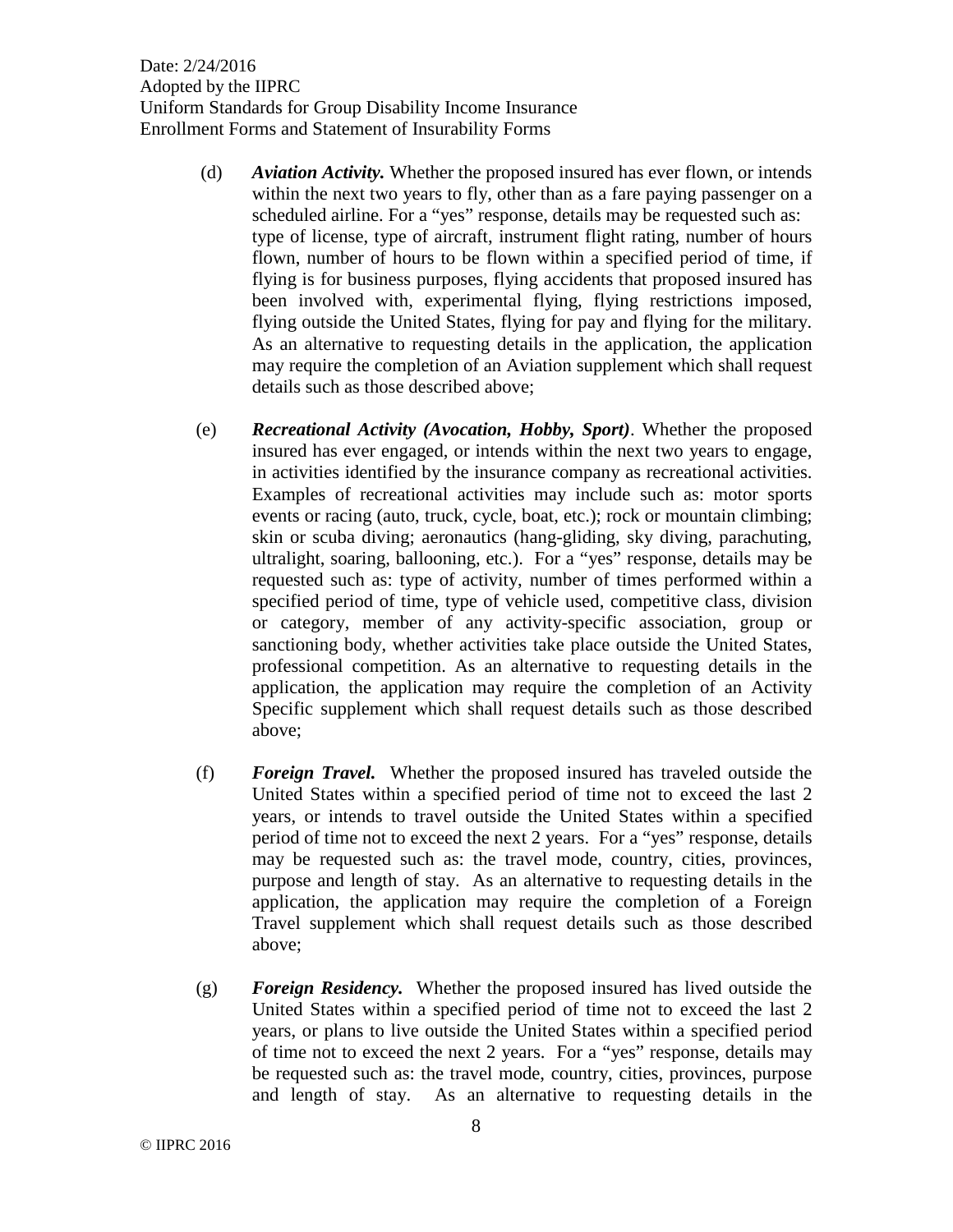> application, the application may require the completion of a Foreign Residency supplement which shall request details such as those described above; or

- (h) *Citizenship.* Whether the proposed insured is a citizen of the United States. For a "no" response, details may be requested such as: the type of visa, country that issued it, and whether the proposed insured is a permanent resident of the United States and if "yes" for how long.
- (i) *Personal Physician or Medical Facility*. Questions regarding the identity of the proposed insured's personal physician or medical facility that the proposed insured consults for routine health care or periodic check-ups. If a physician or facility is identified, details may be requested, such as: patient identification number, full name of physician or facility and their telephone number, address, and date and reason last consulted.
- (j) *Prescribed and Non-Prescribed Medication and Prescribed Diet.* Questions regarding the proposed insured's use of prescribed and nonprescribed medications or being on a prescribed diet. For a "yes" response, details may be requested, such as: a description of the medication or diet, date prescribed, and name and address of prescriber.
- (k) *Height/Weight.* Questions regarding the proposed insured's current height and weight, and any weight change within a specified period of time (such as in the past year);
- (l) *Family Medical History.* Questions regarding whether the proposed insured has a parent or sibling diagnosed or treated by a member of the medical profession for certain conditions, such as heart or vascular disease, cancer, diabetes, high blood pressure, kidney disease, attempted suicide or mental illness. For a "yes" response, details may be requested such as: parent's or sibling's diagnosis, age of diagnosis and date last treated; parent's or sibling's age if alive and if not alive, age, date and cause of death;
- (m) *Pregnancy***.** Questions whether the proposed insured is pregnant. For a "yes" response, the application may request the anticipated delivery date;
- (n) *Drug and Alcohol Use***.** Questions whether the proposed insured has within the past 10 years:
	- (i) Used narcotics, barbiturates, amphetamines, hallucinogens, heroin, cocaine, or other habit forming drugs, except as prescribed by a physician;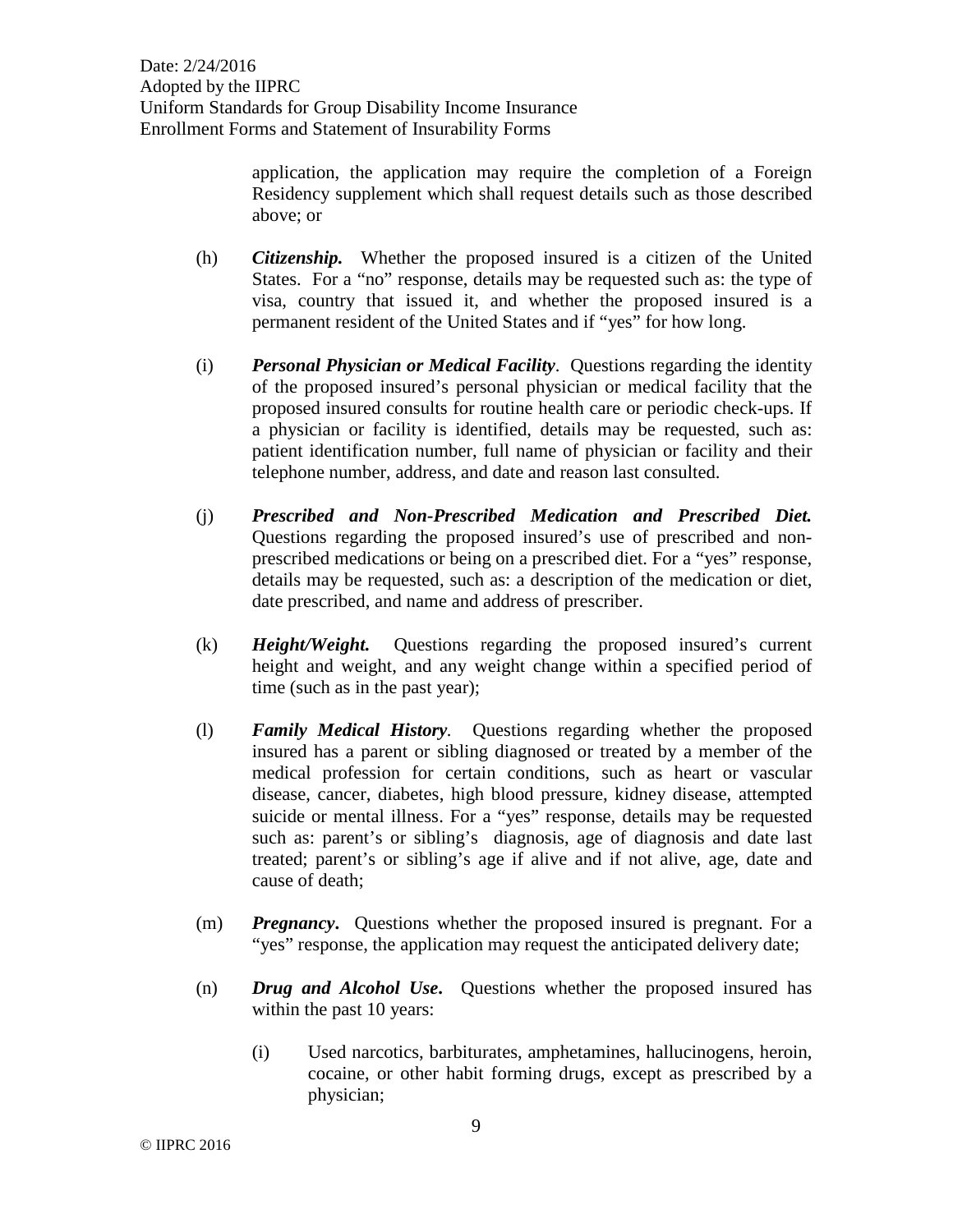- (ii) Received medical treatment or counseling for, or been advised by a physician to discontinue, the use of alcohol or prescribed or nonprescribed drugs; or
- (iii) Been a member of any self-help group such as Alcoholics Anonymous or Narcotics Anonymous.

For a "yes" response, details may be requested, such as: type of drug or alcohol used, contact information for the medical professional or facility providing treatment, advice or counseling, type and dates of treatment or counseling, and self-help membership periods. As an alternative to requesting details in the statement of insurability form, the form may require the completion of a Drug and Alcohol Use supplement which shall request details such as those described above;

- (o) *Benefits, Pension or Compensation.* Questions whether the proposed insured has, within a specified period of time not to exceed the past 5 years, made a claim for or received benefits, compensation or pension for any injury, sickness, disability or impaired condition. For a "yes" response, details may be requested, such as: date claim filed, type of benefits claimed, amounts and dates of payments received, contact information for the payor of the benefits, type of injury, sickness, disability or impaired condition, duration of these, and contact information for the treating physician;
- (p) *Disorders and Diseases.* Questions whether the proposed insured has within the past 10 years been diagnosed, treated, tested positive for, or been given medical advice by a member of the medical profession for a disease or disorder such as:
	- (i) Any disorder or disease of the brain or nervous system;
	- (ii) Any disorder or disease of the heart, blood vessels or circulatory system;
	- (iii) Any disorder or disease of the respiratory system;
	- (iv) Any disorder or disease of the stomach, liver, intestines, rectum, pancreas or abdominal organs;
	- (v) Any disorder or disease of the genito-urinary organs;
	- (vi) Any disorder or disease of the skeletal system;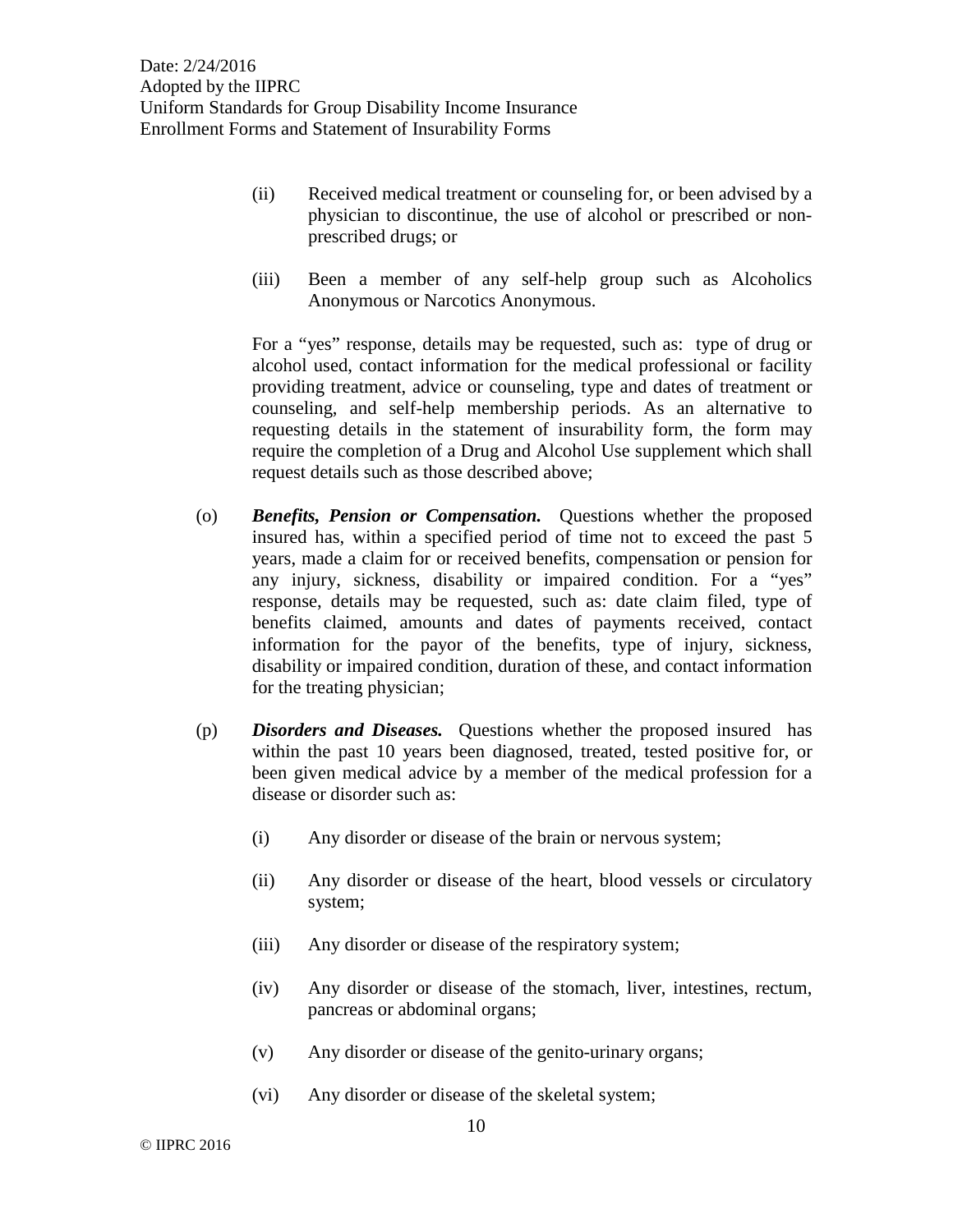- (vii) Any disorder or disease of eyes, ears, nose or throat;
- (viii) Any disorder or disease of the blood, skin, thyroid, lymph or other glands;
- (ix) Any psychiatric or mental health disorder or disease;
- (x) Any gynecological disorders or diseases;
- (xi) Any cancer, tumor, cyst or nodule;
- (xii) Any sexually transmitted disorders or diseases; or
- (xiii) Any disorders or diseases of the immune system except those related to the Human Immunodeficiency Virus (AIDS virus).

For any category of disorder or disease included, the statement of insurability form shall include specific disorders and diseases that the insurance company determines it needs for underwriting purposes;

For any "yes" answer, details may be requested, such as: name, address and telephone number of the medical professional or facility providing treatment, diagnosis, dates of diagnoses, consultations, tests and treatments;

- (q) *Immune Deficiency.* Questions whether the proposed insured has within the past 10 years been:
	- (i) Diagnosed or treated by a member of the medical profession for specified symptoms such as: immune deficiency, anemia, recurrent fever, fatigue or unexplained weight loss, malaise, loss of appetite, diarrhea, fever of unknown origin, severe night sweats; unexplained or unusual infections or skin lesions; unexplained swelling of the lymph glands; Kaposi's Sarcoma or Pneumocystis Carinii Pneumonia;
	- (ii) Diagnosed by a member of the medical profession or tested positive for Human Immunodeficiency Virus (AIDS virus) or Acquired Immune Deficiency Syndrome (AIDS).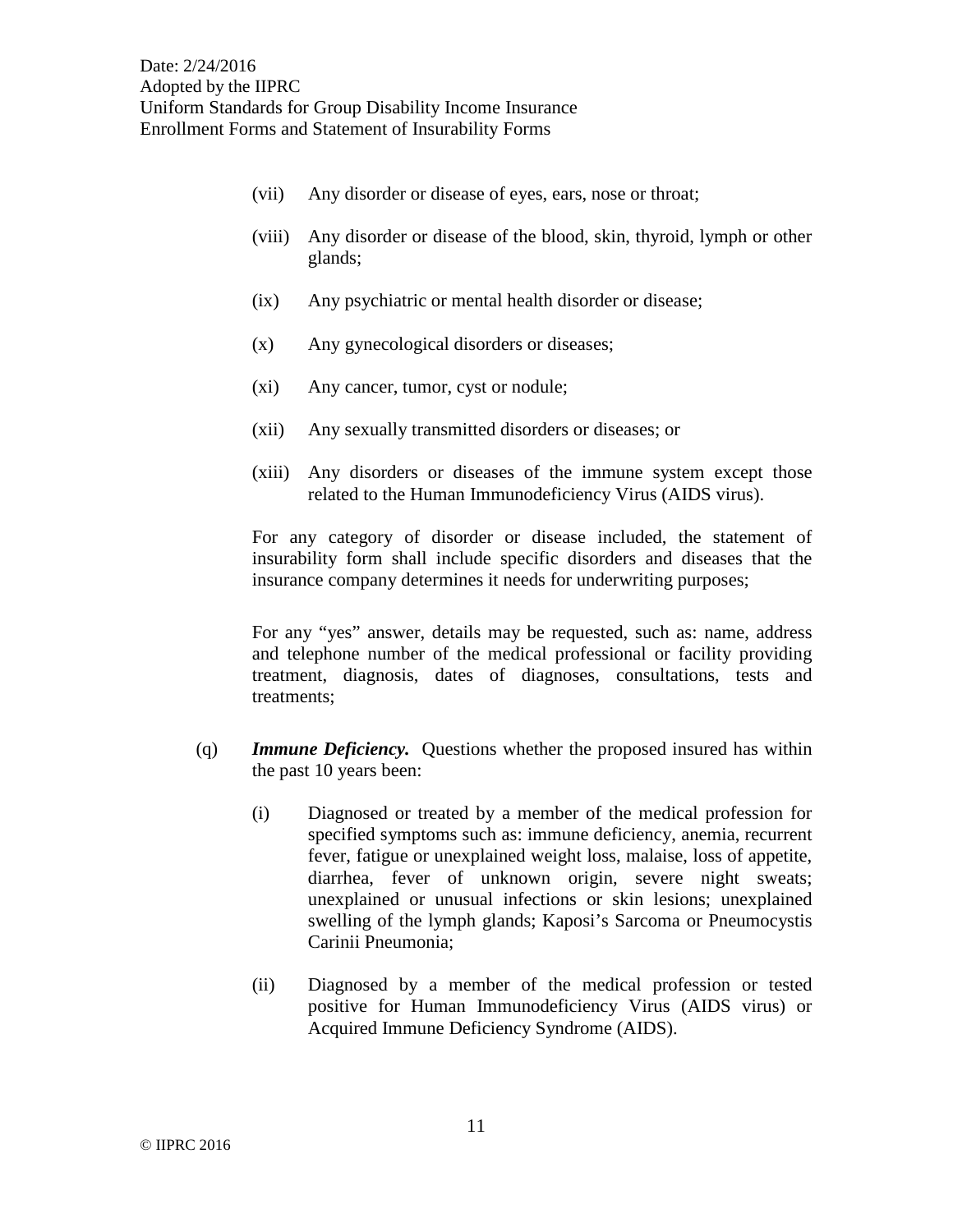For any "yes" answer, details may be requested, such as: name, address and telephone number of the medical professional or facility providing diagnosis or treatment, diagnosis, dates of diagnoses, tests, and treatments;

- (r) *Treatment by a Member of the Medical Profession.* Questions whether the proposed insured, within a specified period of time not to exceed 5 years, has been:
	- (i) Treated, examined or advised by a member of the medical profession; or
	- (ii) Been advised by a member of the medical profession to get specified medical care which was not completed, such as any hospitalization, surgery or diagnostic test, except those tests related to the Human Immunodeficiency Virus (AIDS virus);

For any "yes" answer, details may be requested, such as: name, address and telephone number of the medical professional or facility providing treatment, examination or advice, diagnosis, date of diagnosis, dates of treatment;

- (s) *Inpatient and Outpatient Treatment***.** Questions whether the proposed insured, within a specified period of time not to exceed 5 years, has been an inpatient or outpatient in a hospital, clinic or medical facility, or any similar entity. For any "yes" answer, details may be requested, such as: name, address and telephone number of the place where treatment was provided, diagnosis, date of diagnosis, dates of treatment;
- (t) *Diagnostic Tests.* Questions whether the proposed insured, within a specified period of time not to exceed 5 years, has had diagnostic tests such as: an electrocardiogram (EKG) or X-ray, except those related to the Human Immunodeficiency Virus (AIDS virus). For any "yes" answer, details may be requested, such as: name, address and telephone number of the place where the tests were performed, name, address and telephone number of medical professional or facility prescribing the tests, dates of the tests; or
- (u) *Inability To Work or Perform Normal Activities of Like Age and Gender.* Questions whether the proposed insured, within a specified period of time not to exceed 5 years, has been unable to work or perform the normal activities of like age and gender, or been confined at home. For any "yes" answer, details may be requested, such as: explanation of inability or confinement; name, address and telephone number of medical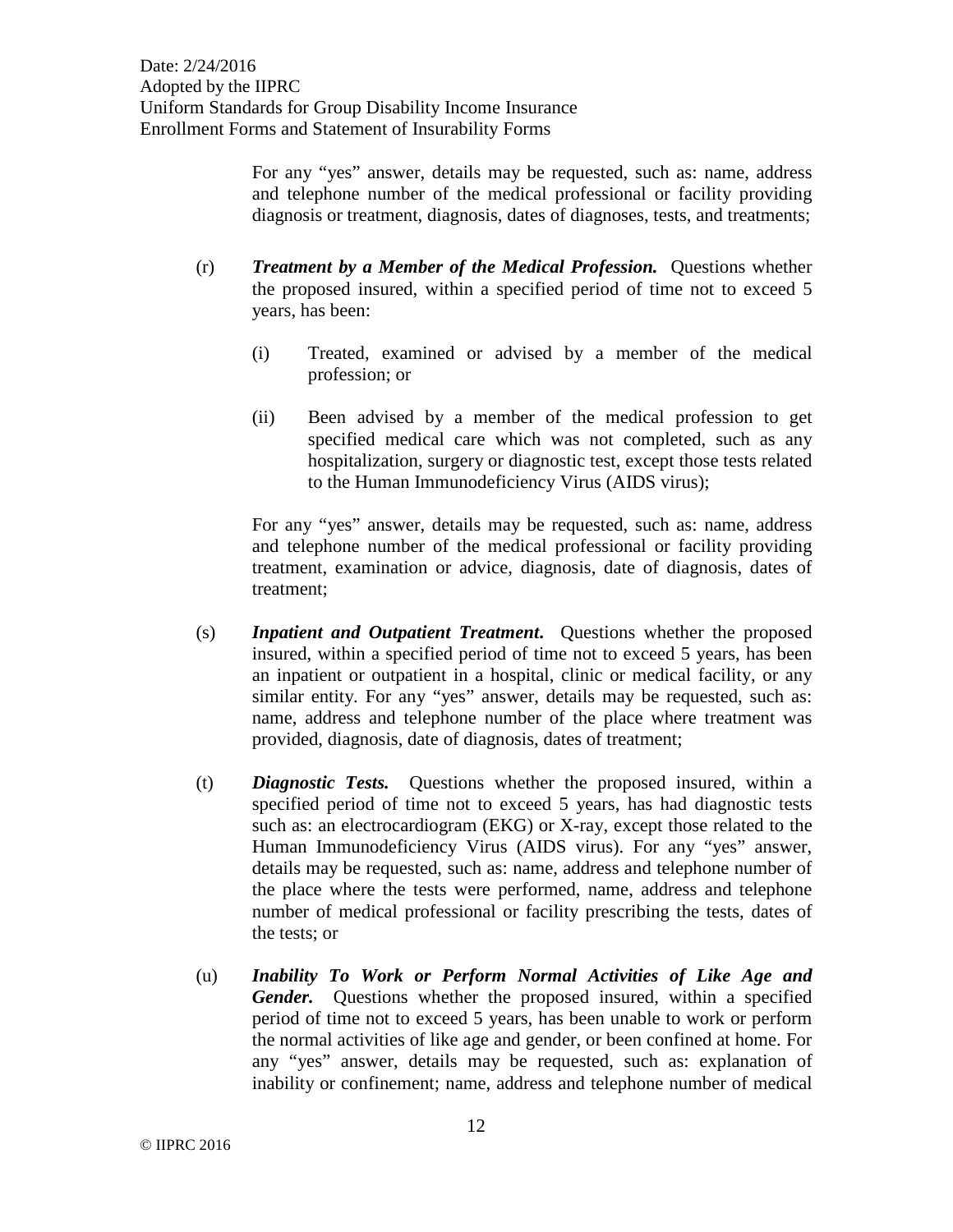> professional or facility consulted; diagnosis; treatment prescribed; medications prescribed; date of onset and recovery.

- (3) The statement of insurability may state that, in responding to any of the questions, a proposed insured need not include colds, minor viruses or minor injuries which prevented normal activities for a period less than a specified period of days (such as 5 days).
- (4) The statement of insurability may include an additional details section where a proposed insured may provide the details to "yes" answers. The details shall include information such as: name of the proposed insured; question number; name, addresses and telephone numbers of all medical providers; diagnosis; date of onset; dates of consultations, tests and treatment; date of surgery; medications prescribed; date of recovery.

## **D. MEDICAL EXAM**

If the medical exam is considered part of or a continuation of the statement of insurability, then the following standards apply:

- (1) The statement of insurability may include a separate section for questions to be answered by a proposed insured and a report of a paramedical or medical exam conducted by a medical professional designated by the insurance company.
- (2) For the questions to be answered by a proposed insured, these may include the same questions as those included in these standards for §5 Items A. and B., Tobacco Use, Personal Physician or Medical Facility, Prescribed Medication and Diet and Medical Questions. For "yes" answers, the same type of details requested in those sections may also be requested. The proposed insured will be required to sign the section of questions to confirm that they have read the answers as written before signing, that the answers are true and complete to their best knowledge and belief, and that there are no exceptions to any answers other than as written, or statements to similar effect.

## **E. DECLARATION SECTION**

(1) The section shall require a proposed insured signing the statement of insurability to declare that the proposed insured has read the statement of insurability and all the statements and answers as they pertain to the proposed insured, and that these statements and answers are true and complete to the best of the proposed insured's knowledge and belief, and that the proposed insured understands that the statements and answers will be used by the insurance company to determine insurability.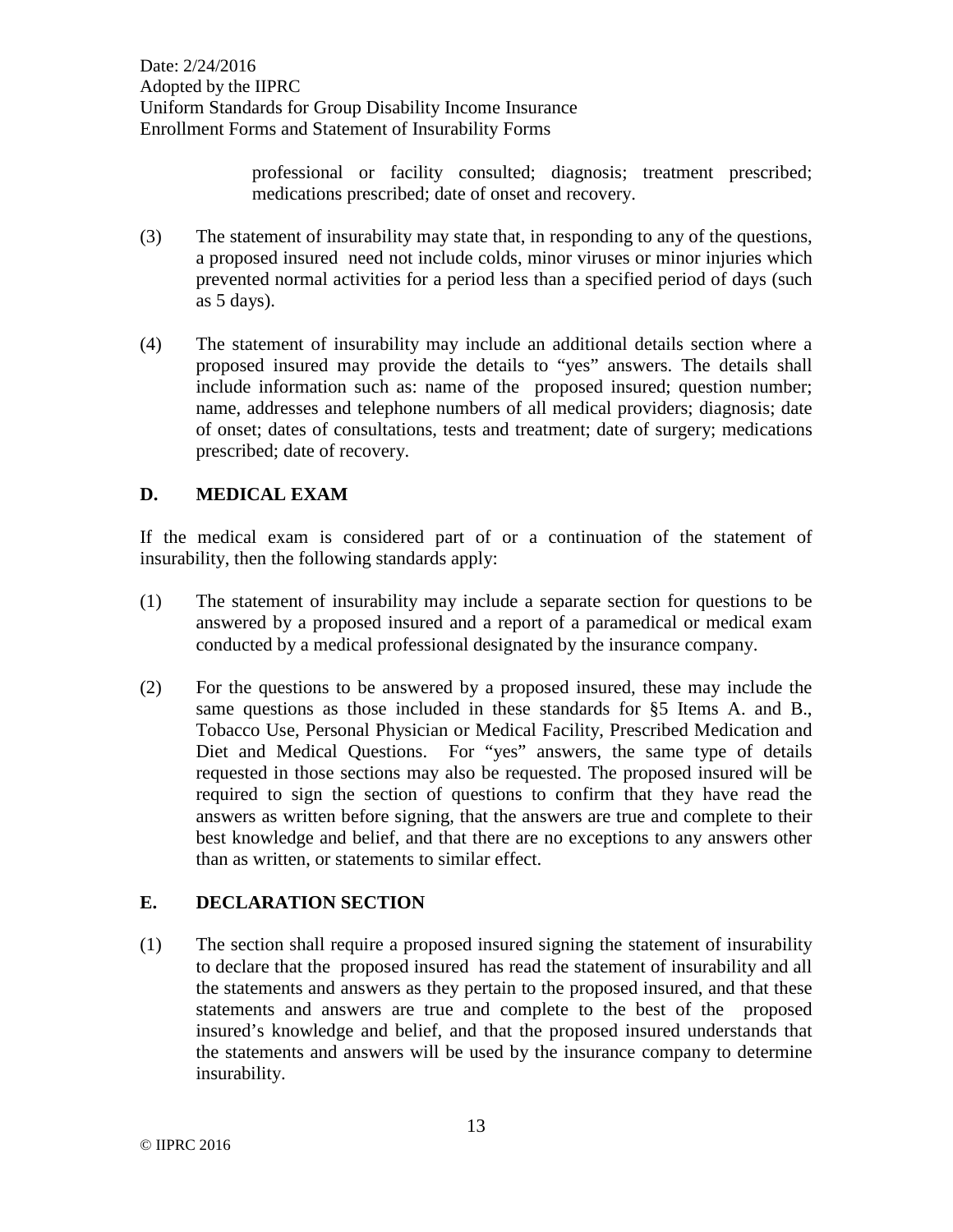- (2) The declaration statements shall not be used to obtain confirmation or certification of facts related to the insurability of a proposed insured not already ascertained in other sections of the statement of insurability.
- (3) Notwithstanding the above, the declaration statements may be used to obtain acknowledgement or confirmation by a proposed insured of facts related to the proposed insured's eligibility to enroll for coverage and the conditions related to the commencement of such coverage.

#### **F. FRAUD NOTICE/WARNING**

(1) The statement of insurability shall include the following fraud notice/warning: "Any person who knowingly presents a false statement in a statement of insurability for insurance may be guilty of a criminal offense and subject to penalties under state law."

#### **G. SIGNATURE REQUIREMENTS**

(1) The statement of insurability shall include a signature section which includes the signature of the person for whom insurance is being requested, provided such person is at least the age of majority in the state where the person resides and not otherwise incapacitated. If the person is not of the age of majority, or is incapacitated, the signature of such person's legal representative shall be required. The date of signature and city and state where signed shall also be required.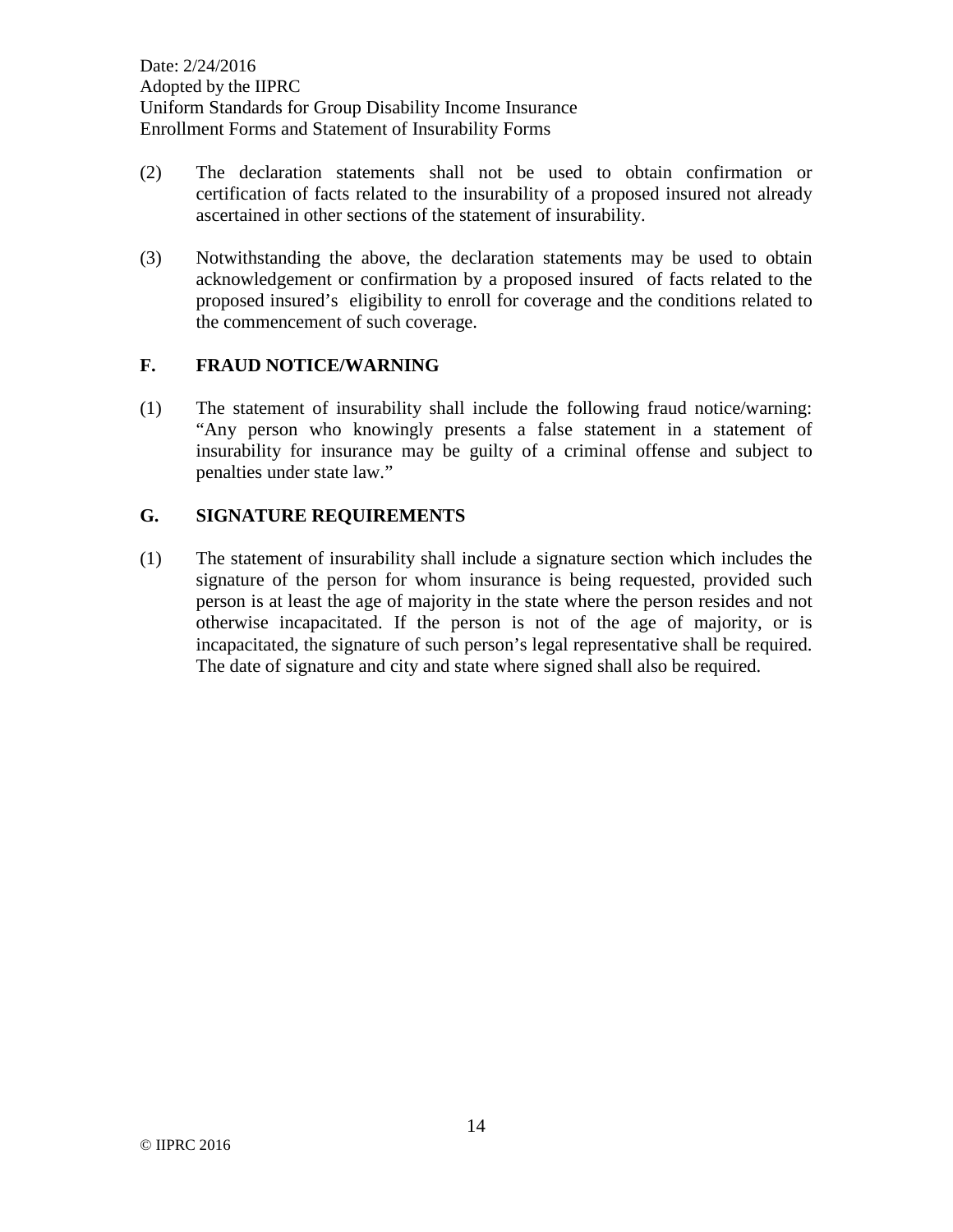# **Appendix A Flesch Methodology**

The following measuring method shall be used in determining the Flesch score:

- (1) For policy forms containing 10,000 words or less of text, the entire form shall be analyzed. For policy forms containing more than 10,000 words, the readability of two, 200-word samples per page may be analyzed instead of the entire form. The sample shall be separated by at least 20 printed lines.
- (2) The number of words and sentences in the text shall be counted and the total number of words divided by the total number of sentences. The figure obtained shall be multiplied by a factor of 1.015.
- (3) The total number of syllables shall be counted and divided by the total number of words. The figure obtained shall be multiplied by a factor of 84.6.
- (4) The sum of the figures computed under (2) and (3) subtracted from 206.835 equals the Flesch reading ease score for the policy form.
- (5) For purposes of  $(2)$ ,  $(3)$ , and  $(4)$ , the following procedures shall be used:
	- (a) A contraction, hyphenated word, or numbers and letters, when separated by spaces, shall be counted as one word;
	- (b) A unit of words ending with a period, semicolon, or colon, but excluding headings and captions, shall be counted as a sentence; and
	- (c) A syllable means a unit of spoken language consisting of one or more letters of a word as divided by an accepted dictionary. Where the dictionary shows two or more equally acceptable pronunciations of a word, the pronunciation containing fewer syllables may be used.
- (6) The term "text" as used in this section shall include all printed matter except the following:
	- (a) The name and address of the insurance company; the name, number or title of the form; the table of contents or index; captions and sub-captions; specifications pages, schedules or tables; and;
	- (b) Any language which is drafted to conform to the requirements of any federal law or regulation; any language required by any collectively bargained agreement; any medical terminology; any words which are defined in the policy or certificate; and any language required by law or